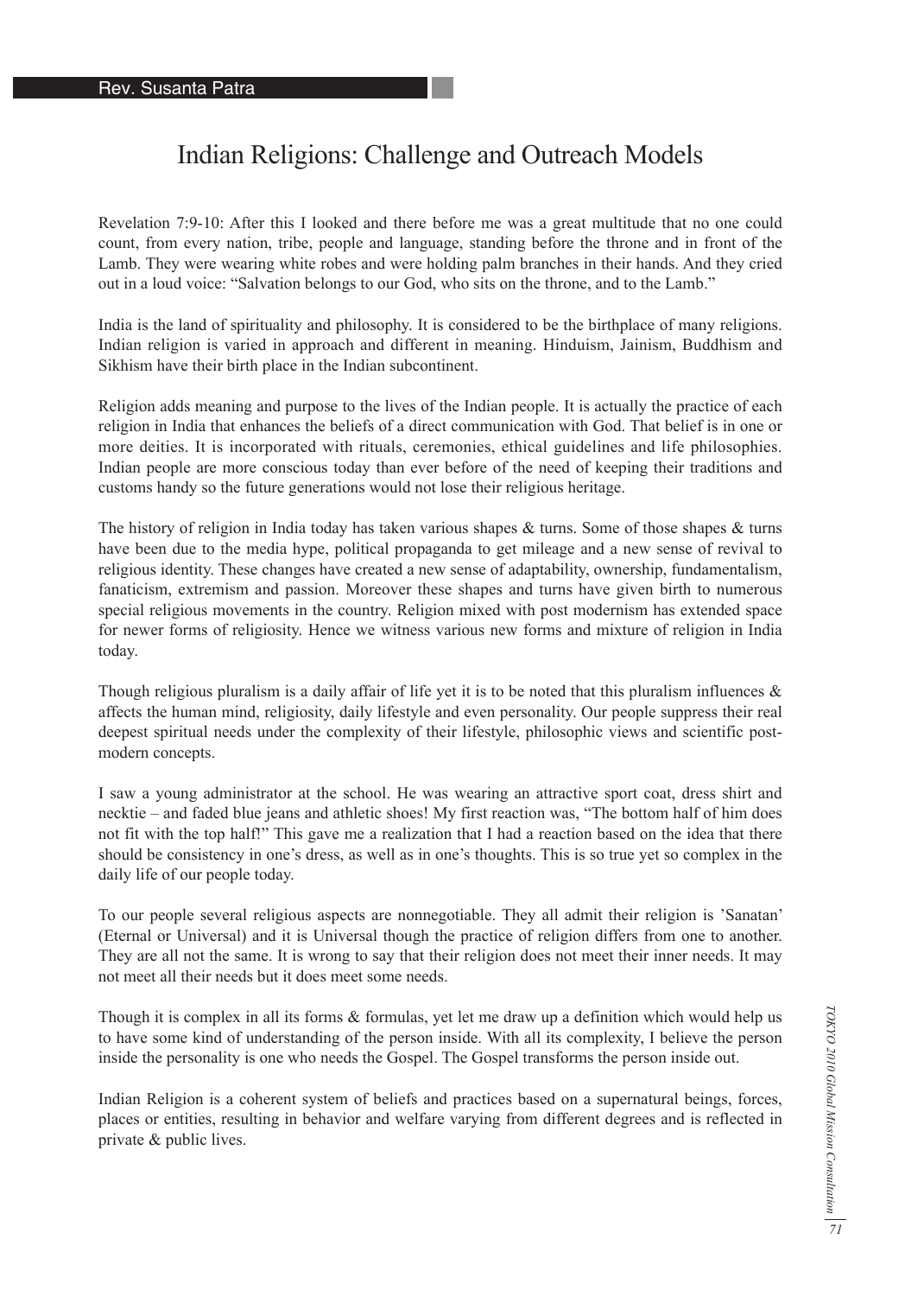Let me pull out three thoughts in the context of this definition;

- **A. Beliefs and Practices:** Indian religion & religiosity is known by the people's beliefs & practices. Sometimes beliefs direct their practices yet some other time practices reveal what they believe.
	- Philosophic Beliefs and Practices They can philosophise anything  $\&$  everything like the Existence of God, Sin, Salvation, etc.
	- Religious Beliefs and Practices They can follow every ritual very promptly. It is indeed because of a sense of fear.
	- Popular Beliefs and Practices They are open to new ideas. They love to taste, learn and experience the new.
	- Mystic Beliefs and Practices They follow after the millions of GURUs for mystical experience. To them 'GU' is darkness and 'RU' is the light. They believe that their GURUs will bring them from darkness to light.
	- Secular Beliefs and Practices They believe that their religiosity will not bring food to their tables. Hence they are ready to practice a double-standard lifestyle. When it is required, we shall call our deities for help. Some of them practice communism and religion at the same time.
	- Sectarian Beliefs and Practices In each of the Indian religions, there are countless numberes of sects. These sects are so dissimilar to the others in the same religion. Hence their beliefs  $\&$ practices create conflicts and these conflicts make them sectarian.
	- Animistic Beliefs and Practices These are the ones who believe that their deities are supersensuous but can be represented in matter. Hence their deities can exercise control over the natural world, human welfare and human destiny.
- **B. Syncretistic Disposition:** Indian religion would not be complete without a syncretistic component. Hindus have hundreds of superstitions. Jain will not kill a mosquito because a deity may be present inside. In all the Indian religions there are myths which seek to explain strange phenomena.

For example, Hindus have ten mythological avatars (incarnations). They are Matsya or Fish Avatar, Kurma or Tortoise, Varaha or Wild Boar, Narasimha or Half Lion - Half Man, Vamana, the Dwarf like Man, Parasurama, Sri Rama, Krishna, Buddha and Kalki.

A more saddening aspect is that these lead our people to more deceptions and bondages. Therefore the Indian 'Rishi' (Seer) had 3 prayers.

1st Prayer is for TRUTH - "asato ma satgamaya" - From unreal, lead me to the truth. 2nd Prayer is for LIGHT - "tamasoma Jyotirgamaya" - From darkness, lead me to the light. 3rd Prayer is for IMMORTALITY - "mrtyorma amrtamgamaya" - From death, lead me to immortality.

- **C. The Unfinished Task:** We would have finished the task of discipling our nation had we been a little more creative. However the mission is still POSSIBLE. There are several factors to the unfinished task that can be finish-able.
	- Inadequate Understanding of who a Hind or Sikh or Jain or Buddhist is. Just to say that the person is a Hindu or Sikh or Jain or Buddhist means nothing today irrespective of religious lifestyle. Indian religiosity can be multi-dimensional. A person's inner man does not depend on the religious outward identity. However some of these would help us to discover who the person is in the inside. Some of those dimensions are: Ritualistic, Experimental, Doctrinal, Ethical, Social & Institutional, Material and Mythical.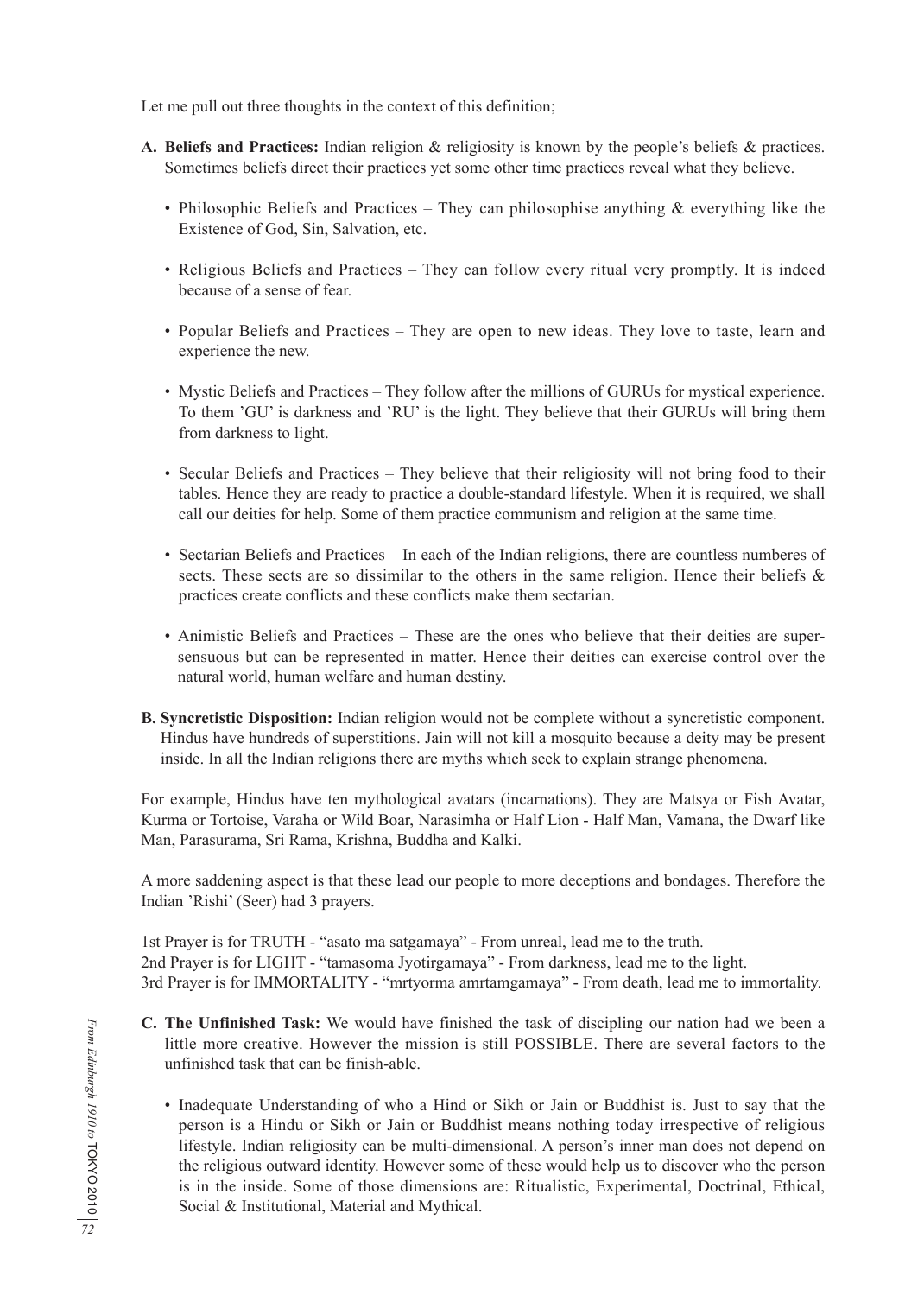- Inadequate Strategies in reaching the religious people of India. We Indians love short-cuts. We love to follow the old missional modus operandi like 'Reach the reachable' or 'Win the winnable.' We are still comfortable with the old methods or approaches taught to us hundreds of years ago. Our pre-made notion is that everyone is a sinner going to hell. Therefore we just have to attack the people with the sin approach. Without any understanding of the Task Field or the challenges ahead, we move in to evangelize & disciple our nation.
- Inadequate Outlook in the area of the gigantic tasks of bringing 1.2 billion Indians to the saving knowledge of Christ and discipling them to be a follower & a witness. We do win souls but fail to make them soul-winners. Our church planting movements have become 'miles wide but inches deep'. Many have succeeded greatly because they have followed properly the SATURATION PRAYER BEFORE VENTURING OUT (Matthew 12:29, Mark 3:27); PEOPLE RESEARCH TO IDENTIFY THE DEEPEST SPIRITUAL NEEDS & WORLD VIEWS (Acts 17:17-21), INDIGENOUS APPROACHES (Acts 17:22-28) and a TRAINED & FOCUSED TASK FORCE TO REAP THE HARVEST.
- Inadequate Mindset is another area where we need to correct ourselves. It seems we are always in a hurry, we want results, we want to please our donors and our minds are not occupied with long & lasting results. The less important take the most important roles in our mission endeavors. We need to have a shift from the old paradigm to the new.
	- From building walls to building bridges! (Matthew 5:13-14).
	- From measuring accomplishments to measuring impacts. (Matthew 13:33).
	- From encouraging the new converts to live for Jesus to equipping them to win at least 5 people each year! (Ephesians 4:11-12)
	- From "serve us" to service—from inward to outward focus. (Mark 10:45).
	- From duplication of ministries to partnering with other ministries in the accomplishment of the Great Commission! (Ecclesiastes 4:9).
	- From just fellowship to functional unity!
	- From condemning the work or a worker or non-responsible people to blessing them and praying for it.
	- From being a minister in a congregation to being a minister in the marketplace! (Lk 19:41).

We need to be a 'Tilting Glass' in order to disciple the 1.2 Billion Indians. When our life is poured out and the more it is poured out, the less will be beneath us. Tokyo 2010 is the time, the glass is ready to turn & fall to the ground. May we become that tilting glass in our nation! This is because the Gospel has the capacity to impact our nation. I call this 'Mosquito Bite Effect.' Each of us is to be one mosquito.

Powerful Models: The interesting aspect of these models is that all of these begin with sharing of the Gospel and end with discipleship that leads to multiplication.

- One on One model It is necessarily effective because of the personal touch aspect. This is simple and every Great Commission Christian must be involved in it.
- Marketplace model This is to witness in our workplace. It is believed today in India that every Christian is a missionary in their workplace, society and family. Hence more & more are getting involved in sharing of the Gospel and bringing colleagues, neighbors, friends and family to the saving knowledge of Christ.
- Friendship model This model is powerful in the urban areas. In this a Christian starts friendship with a specific person, sincerely maintains the friendship and does everything possible to show the Agape love which is completely foreign to the other person. Many Christian families organize special parties (like birthday, wedding anniversary, Easter, Christmas etc.) and consciously invite non-Christian families to their homes for the occasion in order to share their faith in a meaningful way.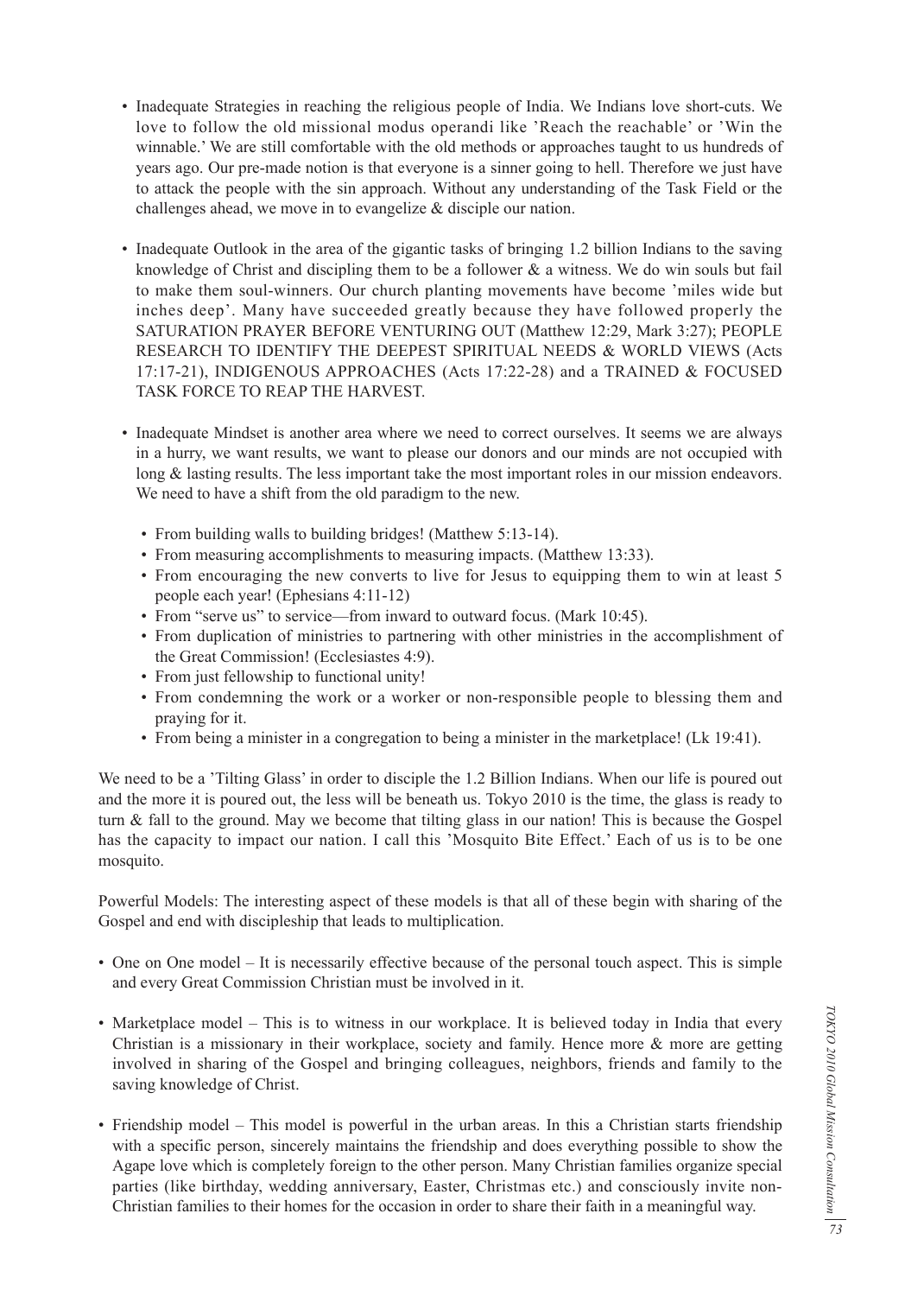- Literature model India is no longer illiterate today. We are the largest English speaking nation. More people are educated today than ever before. The love for literature was there before and is still growing. Evangelism through literature has not lost its hold. Appropriate Gospel books, journals, tracts and literature have been effective. More & more writers & producers are bringing out needbased literature. Such literature which is focused to be thought provoking, convicting to the soul and enlightening to the mind & heart, is being produced & distributed in India daily.
- Orality model This is used to help people who are physically challenged. Special Braille literature for the blind, evangelism through dance & drama, JESUS film and gospel CDs & cassettes have been very effective in reaching the 23 million people.
- Apologetics model Our Christians are getting better in learning apologetics and confronting people of other faiths. Through various training, we have learned to win the hearts of people through giving them a proper understanding of life, sin, faith and salvation.
- Creative model More and more creative models are being discovered by our people today. However these creative methods are applicable to certain groups of people and could not be copied to reach out to others. They are, such as, reaching out to the Call Center Employees, IT professionals, Indian Elites, etc.
- Small Group model Due to growing opposition to the Gospel, reaching out to the masses effectively through the crusade model is almost fading away. Our people are now focusing on smaller groups where they can reach to the hearts of the people directly.
- Socio-cultural model This model is used differently from place to place, region to region and culTOKYO ture to culture. For example, in some of the areas in northern India where Bhajans are the attraction, the Gospel is presented through Bhajans. Another interesting model is called 'Langer' in Punjab where people are invited to a simple meal. After the meal they anticipate a meeting where something new would be told to them.
- Holistic model India is getting tighter due to opposition, militancy and persecution. Our people are using holistic care methods more. The Gospel is being shared through medical aid, educational assistance, self-help projects and emergency reliefs.

## **Conclusion:**

From Kashmir on the north, Gujarat on the West, Arunachal Pradesh in the East and Kanykumari, Lakshadeep & Andaman Nicobar Island in the south, Indian mission history is unique. The Edinburgh 1910 movement took shape in a huge way only after Indian Independence. However the last 64 years, the Indian missionaries have experienced different forms of change. There were many new initiatives formed. The results were witnessed in the multiplication of disciples, churches, missions & missionary movements. The growth of Christianity (unofficially is up to 6%) is derived because of the following:

- 1. Indigenous approaches & strategies based on people's research.
- 2. More Christians are witnessing today than ever before. It is due to constant motivational initiatives like Marketplace mission, Tent-making mission, etc.
- 3. Greater desire for relationship & networking.
- 4. Stronger opposition and threats by the anti-Christian elements.
- 5. Emergence of non-formal missionary training that focuses on the effectiveness & creative approaches.
- 6. Birthing of many new missions, missionary churches and mission movements.
- 7. More cross sections of people are being reached like the middle class, influencers of the country/ state/city, film industry, politicians, many hidden groups of people in the country like eunuchs, disabled and prostitutes.